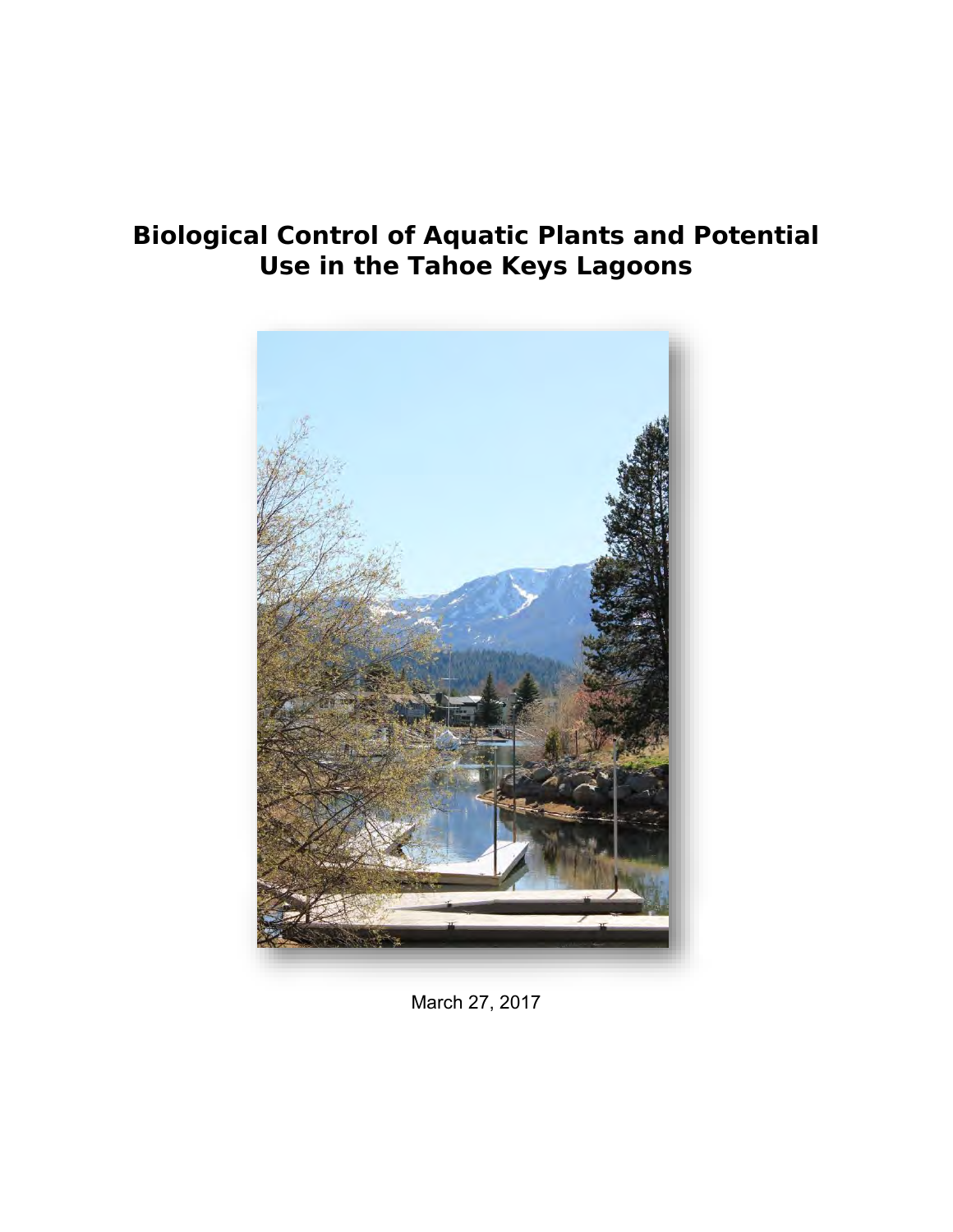**Biological Control of Aquatic Plants and Potential Use in the Tahoe Keys Lagoons**

Prepared for



*Tahoe Keys Property Owners Association South Lake Tahoe, California*

Prepared by



Sierra Ecosystem Associates



March 27, 2017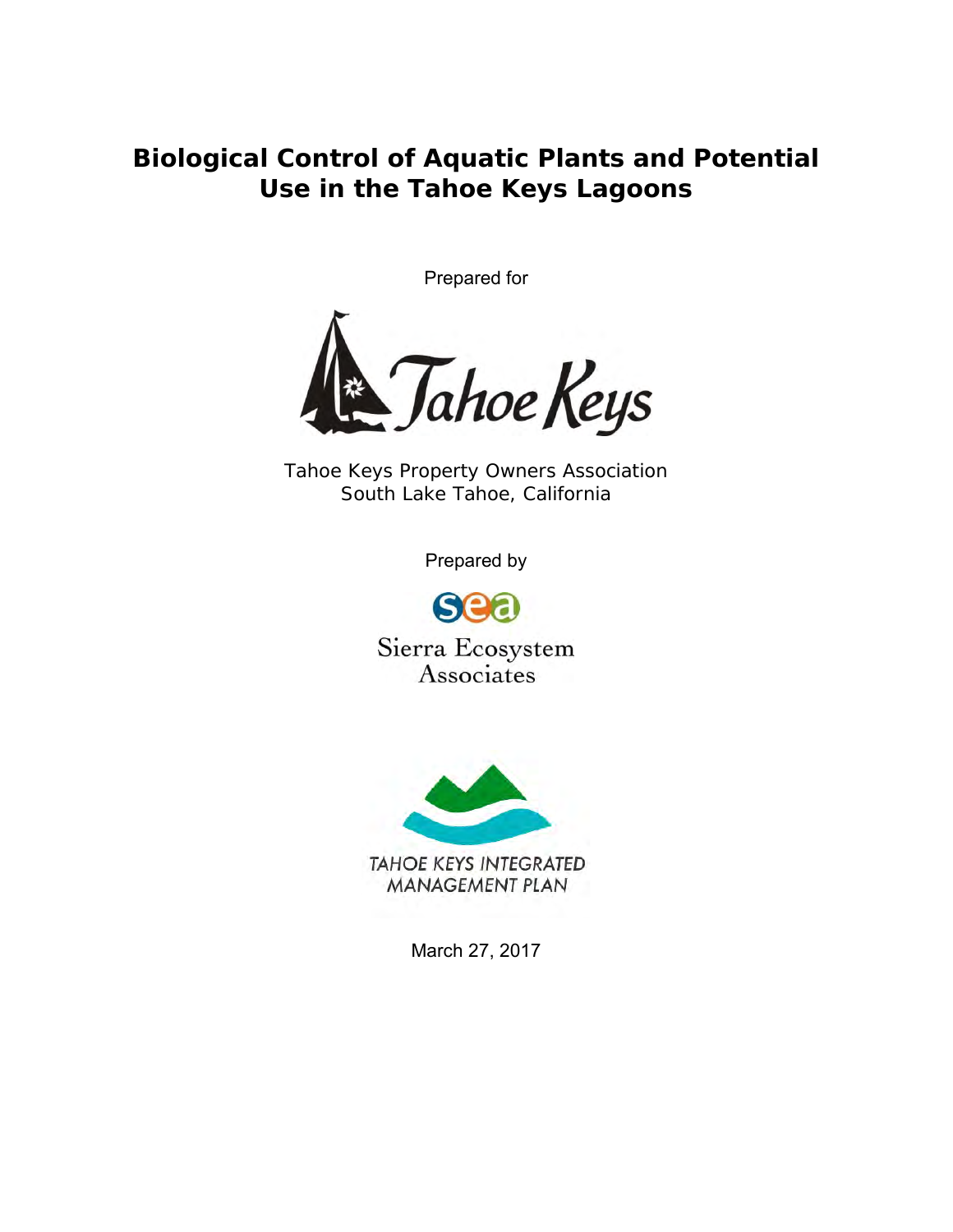#### **Table of Contents**

| 1.0 |                        |                                                                    |  |  |  |  |
|-----|------------------------|--------------------------------------------------------------------|--|--|--|--|
| 2.0 |                        |                                                                    |  |  |  |  |
| 3.0 |                        |                                                                    |  |  |  |  |
|     | 3.1                    |                                                                    |  |  |  |  |
|     | 3.2                    |                                                                    |  |  |  |  |
|     |                        |                                                                    |  |  |  |  |
|     |                        |                                                                    |  |  |  |  |
|     |                        |                                                                    |  |  |  |  |
| 4.0 |                        |                                                                    |  |  |  |  |
|     | 4.1                    | Combined Use of Fungal Aquatic Pathogens and Herbicides to Control |  |  |  |  |
|     |                        |                                                                    |  |  |  |  |
| 5.0 |                        |                                                                    |  |  |  |  |
|     | 5.1                    |                                                                    |  |  |  |  |
|     | 5.2                    |                                                                    |  |  |  |  |
| 6.0 |                        |                                                                    |  |  |  |  |
| 7.0 |                        |                                                                    |  |  |  |  |
| 8.0 |                        |                                                                    |  |  |  |  |
|     |                        |                                                                    |  |  |  |  |
|     | <b>List of Figures</b> |                                                                    |  |  |  |  |
|     |                        |                                                                    |  |  |  |  |
|     |                        |                                                                    |  |  |  |  |
|     | <b>List of Tables</b>  |                                                                    |  |  |  |  |

## [Table 1. Grass Carp Introduction Estimated Costs](#page-7-2) ......................................................... 5

#### **List of Appendices**

Appendix A TKPOA October 2016 Request for Consultation with CDFW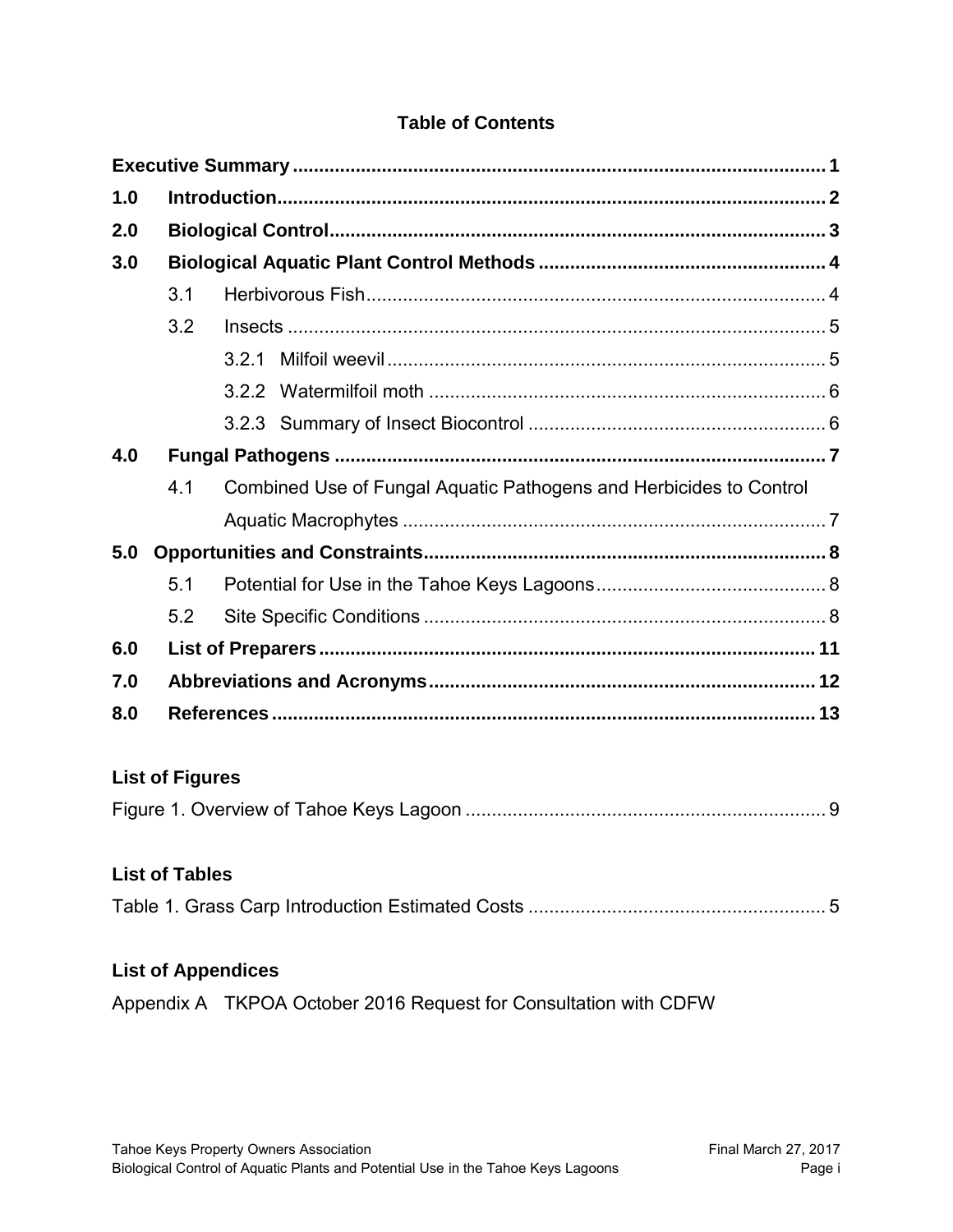#### <span id="page-3-0"></span>**EXECUTIVE SUMMARY**

The Tahoe Keys Property Owners Association (TKPOA) conducted a variety of research or alternative aquatic weed control methods since 2011. Alternative biological methods were investigated specifically in 2016, including herbivorous fish, insects, and fungal plant pathogens.

At this time, none of the biological controls that were addressed in the alternative methods research are available for utilization in the Tahoe Keys lagoons. Available biological controls involve non-native species, and introduction of non-native aquatic species are legally prohibited in the Lake Tahoe Basin. The most plausible method would be the use of grass carp. However, grass carp are not native to the Tahoe Basin and have been found to feed on other aquatic plants, including natives, prior to the target plant Eurasian watermilfoil.

Further research and development are required for insects and fungal plant pathogens as a viable biological control method. The milfoil weevil and the watermilfoil moth (insects) show promise for the reduction of Eurasian watermilfoil in lab settings, however field results are inconsistent. Furthermore, while aquatic plants are susceptible to fungal plant pathogens, successful control of aquatic plants by a mycoherbicide is dependent on delivering forms of the fungus that can attach to aquatic plant stems and leaves and cause sufficient damage or necrosis of the plant tissues to slow the growth or, preferably, kill the target weed.

The information collected from the research conducted during 2016 will help determine future control methods used for management of aquatic macrophytes in the Tahoe Keys lagoons.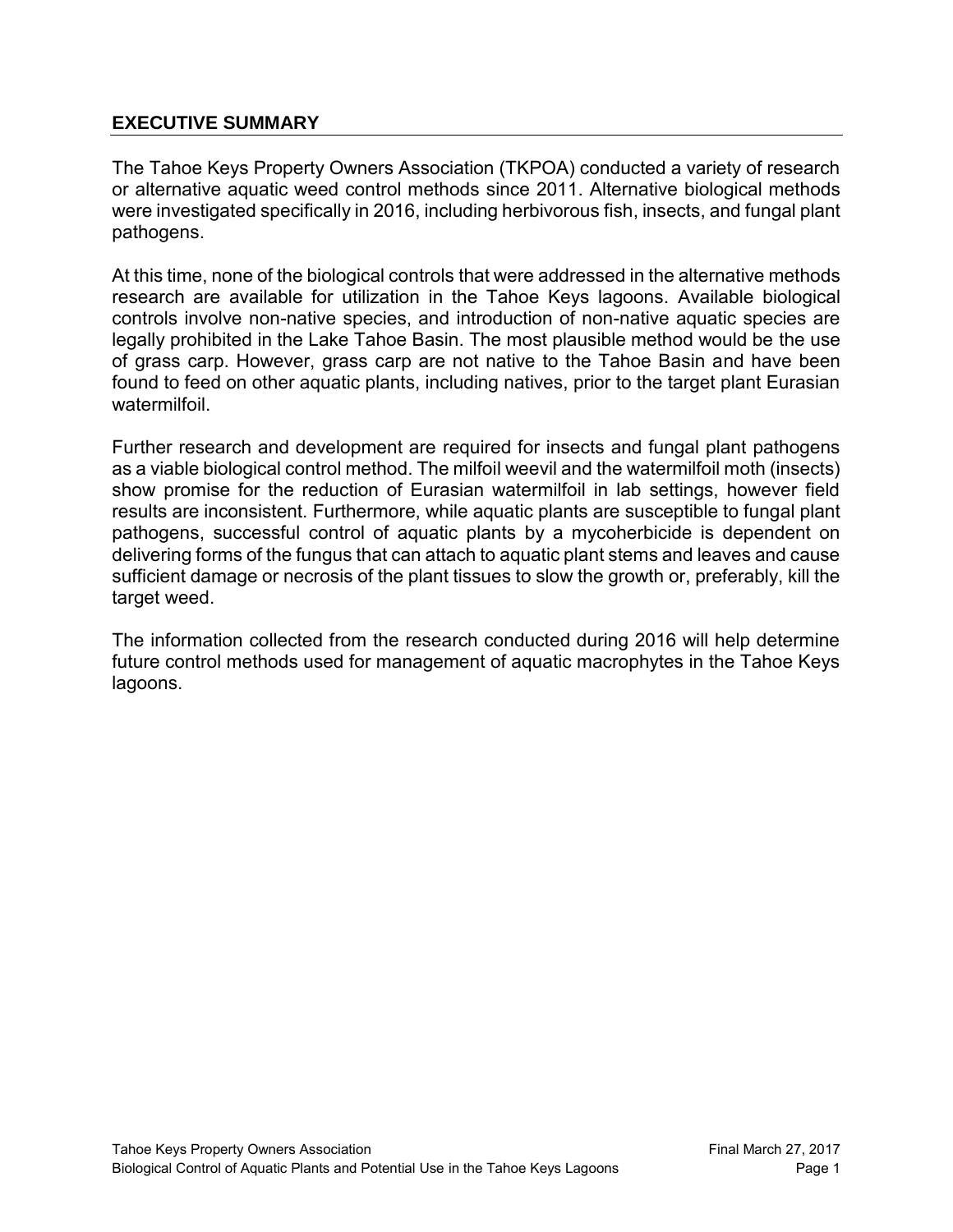#### <span id="page-4-0"></span>**1.0 INTRODUCTION**

The Tahoe Keys is a residential and commercial development along the south shore of Lake Tahoe, California. The Tahoe Keys provides direct access to Lake Tahoe through two main channels that also connect with a series of smaller lagoons within the development. The Tahoe Keys Property Owners Association (TKPOA) is responsible for maintaining navigation of the lagoons used by its members. The TKPOA also maintains navigational clearance in and around a private marina at the site.

Since the 1980s, the Tahoe Keys lagoons have had an increasing problem with the growth of aquatic plants, also referred to as aquatic macrophytes, to the extent that the growth of these plants has reached nuisance status. The three species of aquatic macrophytes that are of the most concern in the Tahoe Keys lagoons are: *Myriophyllum spicatum* L., Eurasian watermilfoil; *Potamogeton crispus*, curlyleaf pondweed; and *Ceratophyllum demersum*, coontail. Research thus far has targeted control of Eurasian watermilfoil, although some incidental control of other aquatic weeds has been reported. Biological agents against the other invasive aquatic weeds need to be identified for successful control. This is especially a concern for curlyleaf pondweed, which can dominate the infestation of the Tahoe Keys lagoons (TKPOA 2015) and threatens to spread to other areas of Lake Tahoe (LTAIS 2015; L. Anderson, pers. comm. 2016).

In 2016, the TKPOA completed the Integrated Management Plan for Aquatic Weeds (IMP) to fulfill the obligations of the Waste Discharge Requirements issued by the Lahontan Regional Water Quality Control Board (LRWQCB). The IMP describes how to combine the currently approved methods of aquatic plant control to manage the growth of the invasive weeds as effectively as possible. As part of the IMP, the TKPOA proposed to investigate in detail additional methods of aquatic plant control, including biological control. This paper summarizes the current literature on biocontrol methods of the invasive aquatic plants found in the Tahoe Keys lagoons. Thorough reviews of biological controls of other aquatic plants and additional aquatic invasive species have been presented in "Review of Alternative Aquatic Pest Control Methods for California Waters" (SFEI 2004) and in "Biology and control of aquatic plants: a best management practices handbook" (AERF 2009). The reader is encouraged to read those reviews for additional information.

At this time, there are no commercially available biological control products available for use on the types of aquatic weeds in the Tahoe Keys lagoons. Biological control remains in the research and development stage, which includes formulating products that give consistent, effective control. Products may become available for use in the future that could be included in the suite of methods used by the TKPOA when implementing the IMP.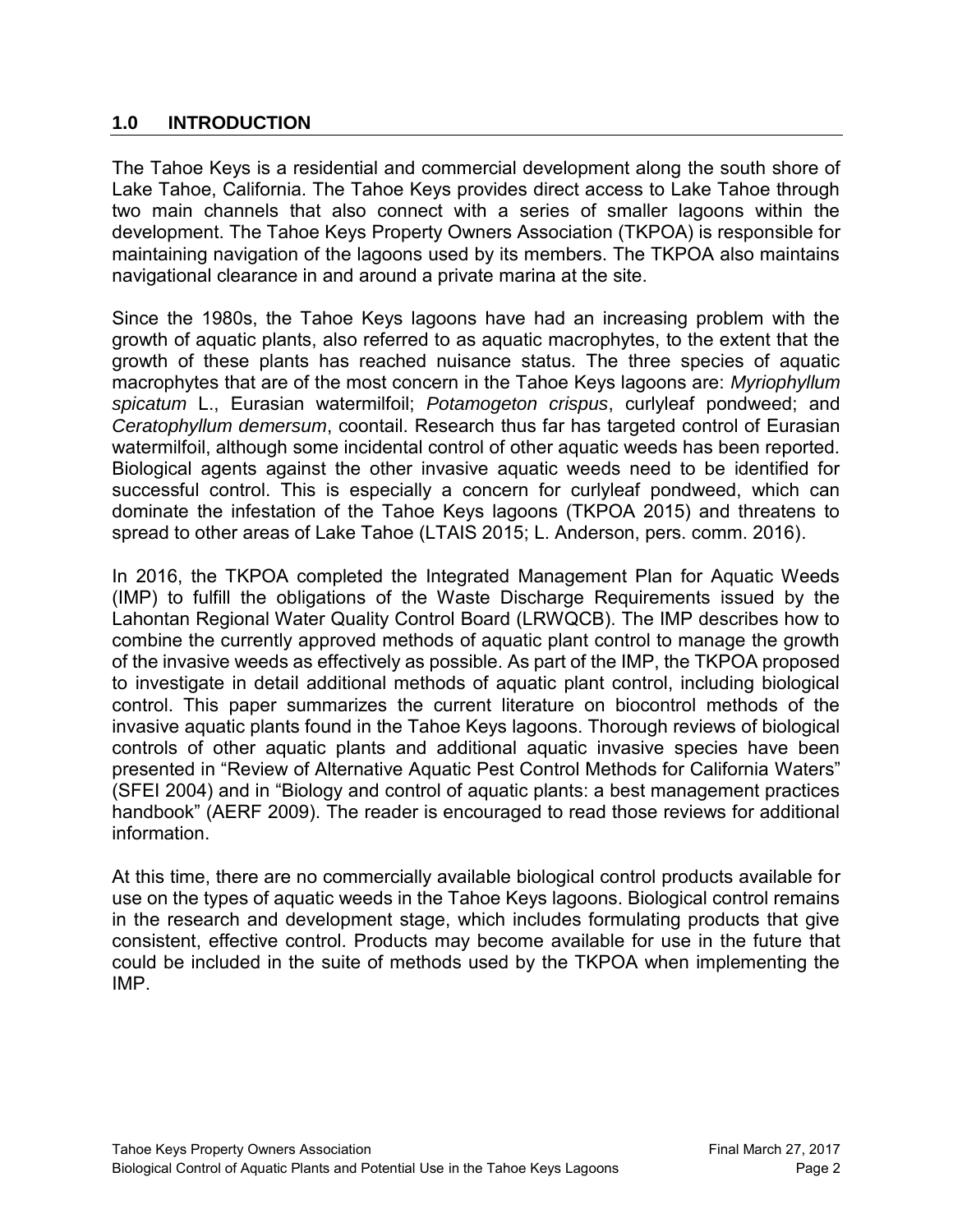#### <span id="page-5-0"></span>**2.0 BIOLOGICAL CONTROL**

Biological control is the use of one or more live organisms to suppress the growth or reproduction of the population of a target pest. Biological control offers the advantage of using organisms targeted to a pest and can have reduced long-term costs and may not have harmful non-target effects. This method of control may not eradicate the pest completely because the pest serves as the host organism and eradication of the pest would lead to population collapse and loss of the control organism. The best use of biological control may be to maintain acceptable pest populations and conditions for the treatment area.

In order to develop a biological control method, herbivores or pathogens found in the native range of the target pests are examined for potential use. The control organism is studied in laboratory tests and mesocosm studies that mimic field conditions to determine how effective they are. There are strict federal and state guidelines and review processes that are used to ensure that biological control agents are safe for introduction. Discovery, testing and permitted release of such organisms can take five to 10 years. Development of biocontrol agents has been hindered by difficulties in production, regulatory questions regarding the release of a live organism that is not native to the treatment area, or effectiveness of the organism when released at the treatment area.

The advantages of using biological control methods include the perception by the public that these products have a reduced impact on the environment, that biocontrol agents are less expensive to use, and that pests are less likely to develop resistance to biocontrol. Constraints of using biocontrol include concerns about introducing an organism that is not native to the environment and the impact to native organisms.

The biggest limitation of biological control of aquatic weeds is that, with the exception of herbivorous fish, there is no commercially available product at this time for the weeds found in the Tahoe Keys lagoons. Several potential organisms have been studied, but none has been developed into a readily available, Federal Environmental Protection Agency- (EPA) and California EPA-approved product.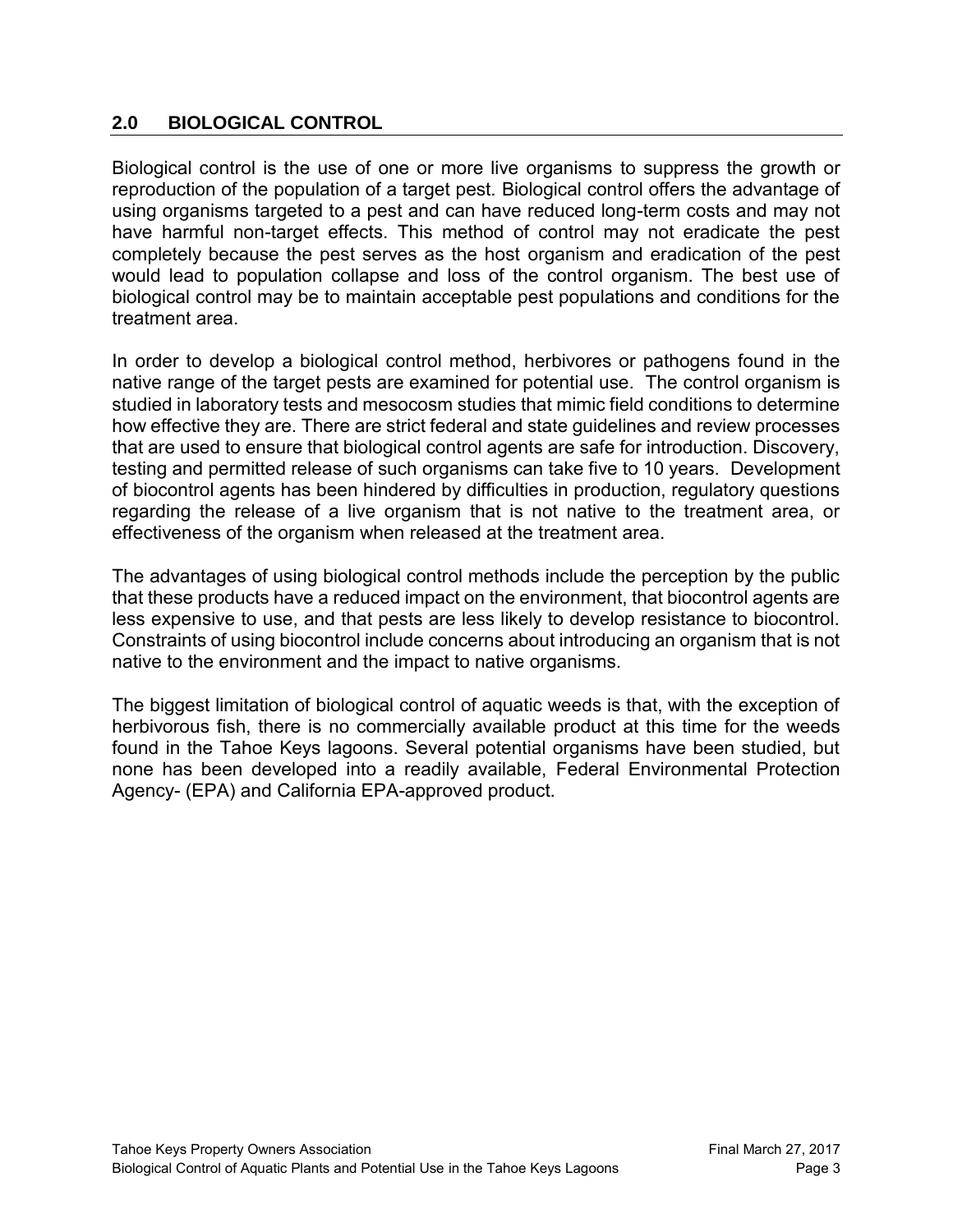### <span id="page-6-0"></span>**3.0 BIOLOGICAL AQUATIC PLANT CONTROL METHODS**

Biological control methods for aquatic plants fall into categories of:

- Herbivorous fish
- Insects
- Fungal plant pathogens

The review of the current literature shows that much of the research is currently directed toward controlling the growth of Eurasian watermilfoil, which is found in many waterbodies in the US. At this time, little research is targeted toward curlyleaf pondweed, an aquatic weed that is becoming more prevalent in the Tahoe Keys lagoons and threatens to spread to other areas of Lake Tahoe (LTAIS 2015).

#### <span id="page-6-1"></span>**3.1 Herbivorous Fish**

The primary herbivorous fish that has been studied as a biological control is the grass carp, or white amur (*Ctenopharyngodon idella* Val.). This fish is a strict herbivore native to Asia. It should not be confused with the Northern American carp or the Asian carp.

In a mesocosm study conducted in large pools, grass carp were tested against Eurasian watermilfoil, coontail, and several other macrophytes not found in the Tahoe Keys lagoons (Hestand 1978). The results of this study showed that it took approximately seven months for the grass carp to eliminate the aquatic plants growing in the pools.

In another study, grass carp were introduced to Lake Conroe in Houston, Texas, in 1981 to control hydrilla, Eurasian watermilfoil and coontail. Complete eradication of the aquatic plants was achieved in two years (Martyn 1986). Grass carp will consume curlyleaf pondweed, but it can take several years before this plant is controlled to acceptable levels (TAMU 2016).

The level of control of aquatic vegetation with grass carp can vary widely among sites. One factor when considering releasing grass carp is whether, if control is successful, the complete removal of submersed aquatic vegetation is acceptable. Once all aquatic macrophytes are removed, the grass carp and other species that depend on aquatic plants no longer have food or cover. If this is the case, the grass carp may need to be physically removed from the site after treatment. The average adult grass carp is 55 pounds, which could make removal difficult. For effective control, the fish must be stocked in sufficient numbers so that consumption of aquatic plant material outpaces the growth rate of the plants. Only genetically treated triploid fish are legally used in aquatic vegetation management to prevent unintentionally spreading them outside of the treatment area (Sutton 2012). Barriers to confine grass carp to the intended treatment area have also been studied. Maceina, et al, reported that a V-shaped barrier combined with an electric barrier reduced the escapes of fish to less than 2% per year (Maceina 1999).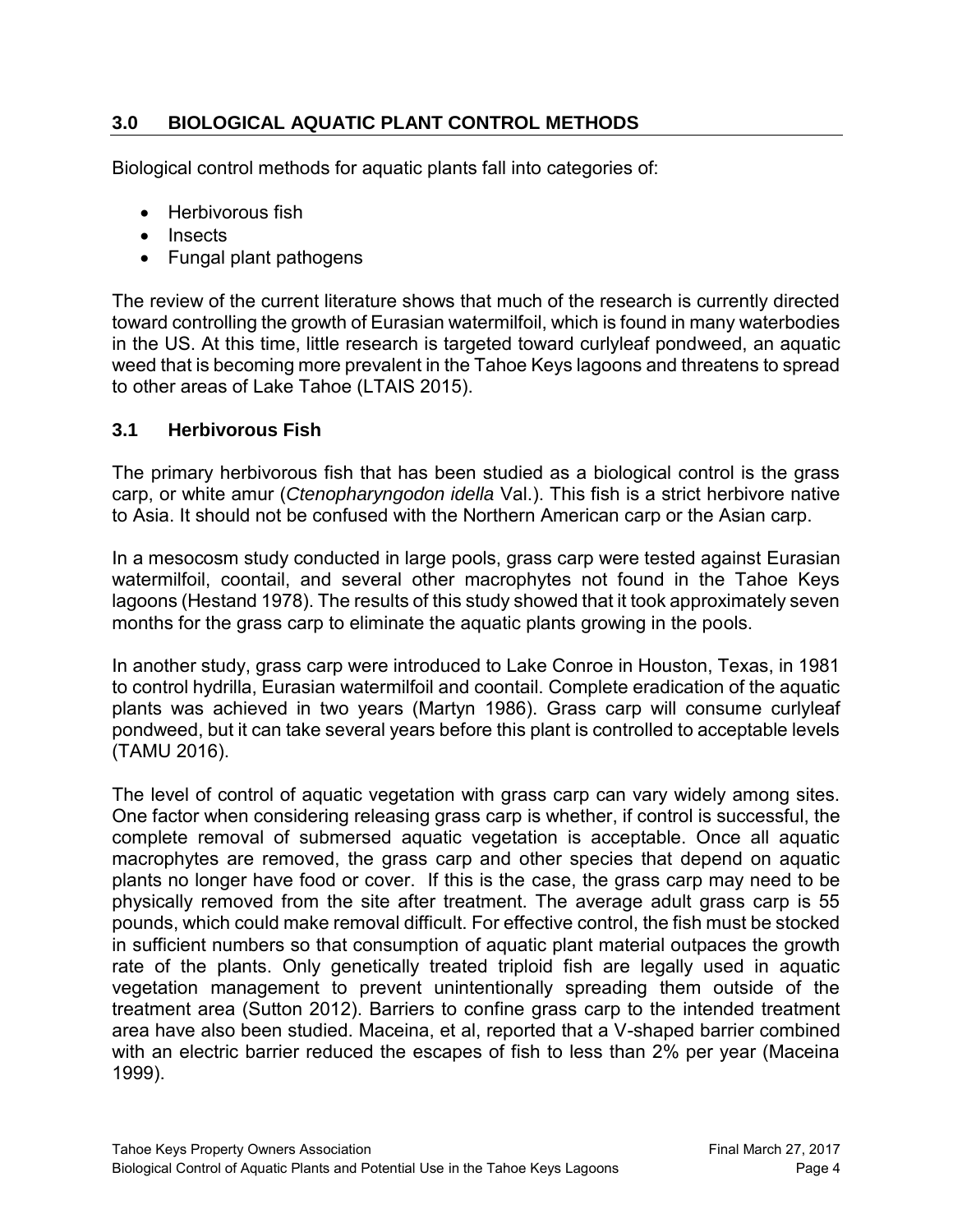| <b>California Department of Fish and Game Fees</b> |                   |  |  |  |  |
|----------------------------------------------------|-------------------|--|--|--|--|
| Permit                                             | $\approx$ \$100+  |  |  |  |  |
| Stocking fee                                       | $$15.00$ per fish |  |  |  |  |
| Annual renewal fee                                 | \$7.50 per fish   |  |  |  |  |
| <b>Contractor Fees</b>                             |                   |  |  |  |  |
| Monitoring and Yearly Reports                      | $\approx$ \$5,000 |  |  |  |  |

#### <span id="page-7-2"></span>**Table 1. Grass Carp Introduction Estimated Costs**

The California Department of Fish and Wildlife (CDFW) regulates the stocking of grass carp. Section 238.6 of the California Fish and Game Code prohibits permitting stocking grass carp in a major drainage, or in waters having an open freshwater connection to other waters of the state, such as streams, rivers, lakes or reservoirs, and, with a few exceptions, the Code prohibits stocking grass carp in waters within the 100-year floodplain.

In October 2016, the TKPOA sent a letter to CDFW (Appendix A) to investigate the potential introduction of grass carp for aquatic weed control in the Lake Tallac Lagoon. In the letter, the TKPOA requested a consultation with the CDFW regarding the possible permitting of the grass carp in the Lake Tallac Lagoon as it is separated from the main water body by a diversion structure and a culvert. CDFW's response included a link to the Implementation Plan for the Control of Aquatic Invasive Species within Lake Tahoe (Whittmann and Chandra 2015).

According to the Implementation Plan, the use of grass carp is currently not recommended as they are not native to the Tahoe Basin and have been found to feed on other aquatic plants, including natives, prior to Eurasian watermilfoil (Whittmann and Chandra 2015).

#### <span id="page-7-0"></span>**3.2 Insects**

Several insect species that can control aquatic plant growth have been isolated and identified. Two insects, a weevil and the larval stage of a moth, have been shown to damage Eurasian watermilfoil and to aid in reduction in size and mass of populations of this plant.

#### 3.2.1 Milfoil weevil

<span id="page-7-1"></span>The milfoil weevil, *Euhrychiopsis lecontei*, is native to North America and has been reported to feed and reproduce on both native Northern watermilfoil and non-native Eurasian watermilfoil.

In tests conducted in enclosures at two lakes in Vermont, Eurasian milfoil biomass was reduced by 50% in enclosures with the milfoil weevil after 41 days, compared to controls without weevils. The same paper reported that laboratory feeding experiments using the weevil against an array of aquatic macrophytes showed a selective reduction in biomass of Eurasian watermilfoil compared to other aquatic plants in the study (Sheldon 1995).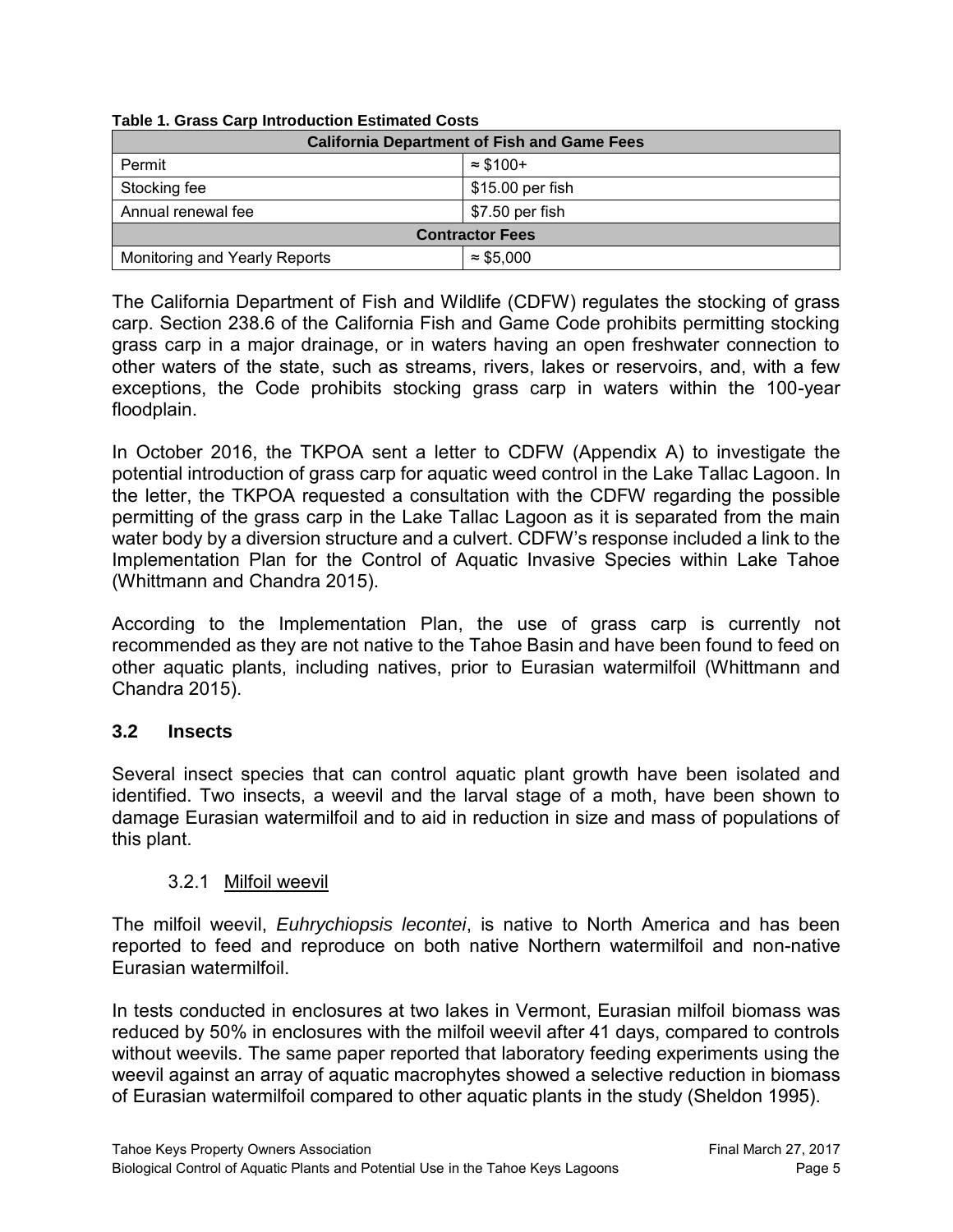Laboratory results showed that biomass of plants treated with watermilfoil weevil was significantly reduced compared to controls, but that there was poor correlation between treatment and other parameters such as shoot growth. The reduction in biomass was associated with reduction in root production of the treated plants (Creed 1994).

Mazzie, et al (1999) studied the effect of temperature on milfoil weevil development. The results of this laboratory study showed that up to five generations of the weevil could develop per growing season. Milfoil beetles overwinter by migrating from the water in early to late fall to the interface of soil and leaf litter. Adults re-emerge and return to the water after ice out and before late spring (Newman 2001).

## 3.2.2 Watermilfoil moth

<span id="page-8-0"></span>The aquatic moth Acentria ephemerella, or water veneer, is native to Europe but now appears in waterways in many parts of North America. The moth lives underwater on submersed aquatic plants. Water veneer feeds most often on Eurasian watermilfoil but is found on other native submersed plants such as coontail (Johnson 1998). Laboratory results have shown that the moth significantly reduced the mean change in the length of stems and the number of leaf whorls of treated plants compared to controls. Treatment also resulted in biomass reduction of Eurasian watermilfoil (Creed 1994).

Johnson, et al (2000) reported results of a 12-year study of Eurasian watermilfoil populations and at Cayuga Lake in New York State. Both the water veneer moth and the watermilfoil weevil were present, however the moth was the dominant species of the two at the lake. The results of the study indicated that the mass of Eurasian watermilfoil declined dramatically while native populations of aquatic plants increased.

## 3.2.3 Summary of Insect Biocontrol

<span id="page-8-1"></span>Researchers recognize that many factors, including site specific conditions of application, insect rearing requirements, and interspecific competition between insects need to be investigated to develop aquatic herbivores into a reliable aquatic plant control method. Research studies have shown that milfoil weevils can suppress growth and biomass of Eurasian watermilfoil in laboratory settings and there have been reports of Eurasian watermilfoil declines associated with the presence of milfoil weevils and milfoil moths. However, reports of control of Eurasian watermilfoil by these insects in lakes are inconsistent. In order for either species to be developed as a reliable biocontrol method on Eurasian watermilfoil, research is needed to determine what environmental factors limit in-lake feeding, reproduction and development.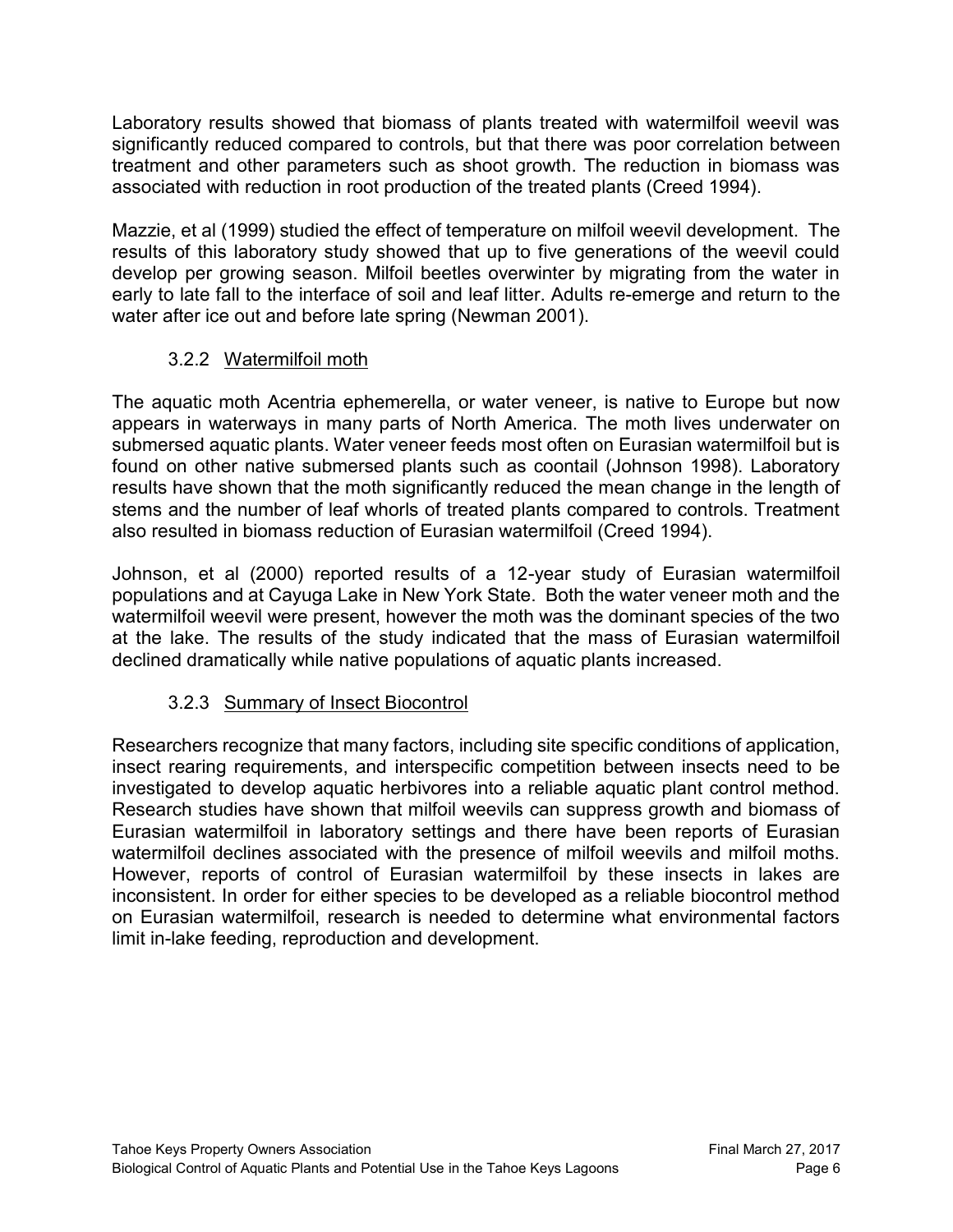#### <span id="page-9-0"></span>**4.0 FUNGAL PATHOGENS**

Fungal infection can reduce growth rates or kill plants completely. There are many examples of fungal pathogens in terrestrial systems such as powdery mildew, which can infest herbaceous and woody plants. Aquatic plants are also susceptible to fungal pathogens (Nicholson 1991). Research and development of potential fungal control agents, or mycoherbicides, for Eurasian watermilfoil began in the US in the 1970s by culturing fungi collected from milfoil plants from across the United States (Shearer 2013).

The most promising pathogen tested to date is *Mycoleptidiscus terrestris*, which has shown efficacy against Eurasian watermilfoil in both laboratory and lake conditions (Shearer 2011)*.* The fungus must directly contact and bind to the target weed and virulent propagules of the fungus must be present in sufficient concentration to kill the weed (Shearer, 2006).

A prototype mycoherbicide of *M. terrestris* was developed and tested in the early 1990s under the name Aqua-Fyte. Successful trials were conducted under laboratory conditions but the product was not successful in larger trials against Eurasian watermilfoil (Shearer 2011). Successful control of aquatic plants by a mycoherbicide is dependent on delivering forms of the fungus that can attach to aquatic plant stems and leaves and cause sufficient damage or necrosis of the plant tissues to slow the growth or, preferably, kill the target weed. Research is needed develop a commercially available product that delivers the pathogenic fungus in a manner that performs as well in lake conditions as what has been seen under laboratory conditions.

#### <span id="page-9-1"></span>**4.1 Combined Use of Fungal Aquatic Pathogens and Herbicides to Control Aquatic Macrophytes**

There are research studies that have shown that mycoherbicides can improve overall aquatic plant control when used in conjunction with EPA-approved aquatic herbicides. These studies indicate that herbicide rates and contact times could be reduced when both methods are integrated.

In a controlled-environment experiment, the EPA-approved aquatic herbicide fluridone was combined with *M. terrestris* and used to treat hydrilla. Additions of *M. terrestris* improved control over treatment with fluridone only and increased hydrilla susceptibility to fluridone at what were otherwise sub-lethal doses (Nelson 2002).

The herbicide 2, 4-D was combined with *M. terrestris* and used in a laboratory setting on Eurasian watermilfoil. The study showed that the herbicide treatments combined with *M. terrestris* resulted in better control of aquatic weed growth than any of the tests where either herbicide or mycoherbicide was used alone (Nelson 2005).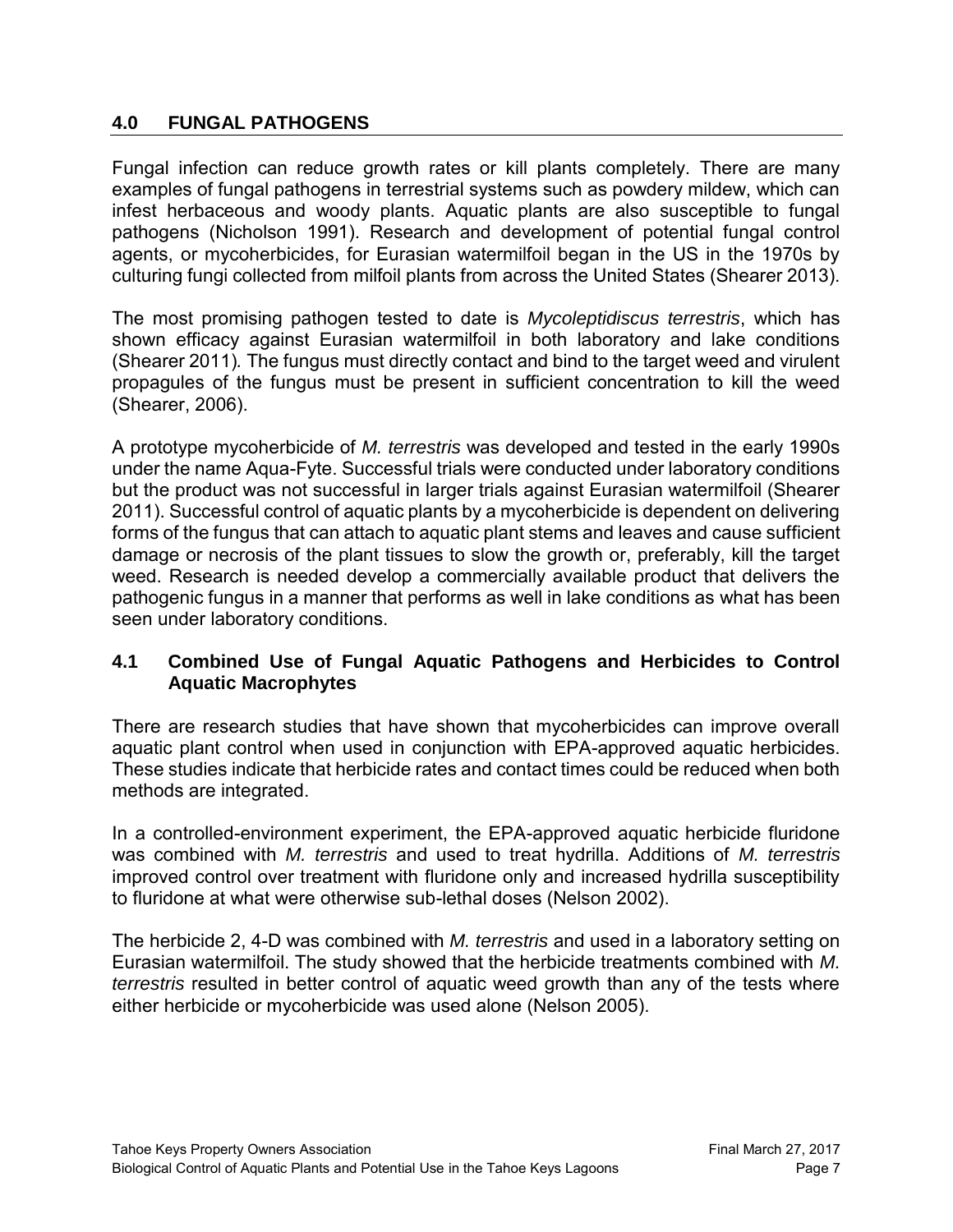### <span id="page-10-0"></span>**5.0 OPPORTUNITIES AND CONSTRAINTS**

Biological control of aquatic weeds is still in the early stages of research and development. Several promising candidate species have been identified, but the level of control is inconsistent and many factors must be addressed before these organisms can be widely used.

Biological control agents of Eurasian watermilfoil and other aquatic weed species, such as hydrilla, have been the subject of research studies, but few, if any studies have been focused on the other aquatic weeds of concern in the Tahoe Keys lagoons, curlyleaf pondweed and coontail. Control of these two species has been reported as incidental impacts when the biocontrol agents were tested.

### <span id="page-10-1"></span>**5.1 Potential for Use in the Tahoe Keys Lagoons**

Use of biological agents for successful control of aquatic weeds in the Tahoe Keys lagoons would be dependent on many factors. The important factors to consider at the outset of this evaluation are:

- the compatibility of biological control with the typical use of the lagoons,
- the diversity of aquatic plant species present in the lagoons and if there are biological controls available for those species
- containment of a live, non-native organism to prevent unintentional spread to Lake Tahoe

## <span id="page-10-2"></span>**5.2 Site Specific Conditions**

Tahoe Keys lagoons have three different sections with individual characteristics. All three sections are infested with the aquatic weeds Eurasian watermilfoil, curlyleaf pondweed, and coontail. Levels of infestation and distribution of the aquatic weeds is somewhat variable year to year (TKPOA 2015). The Tahoe Keys Property Owners Association currently integrates the use of harvesting and placement of bottom barriers to control aquatic weeds in the lagoons.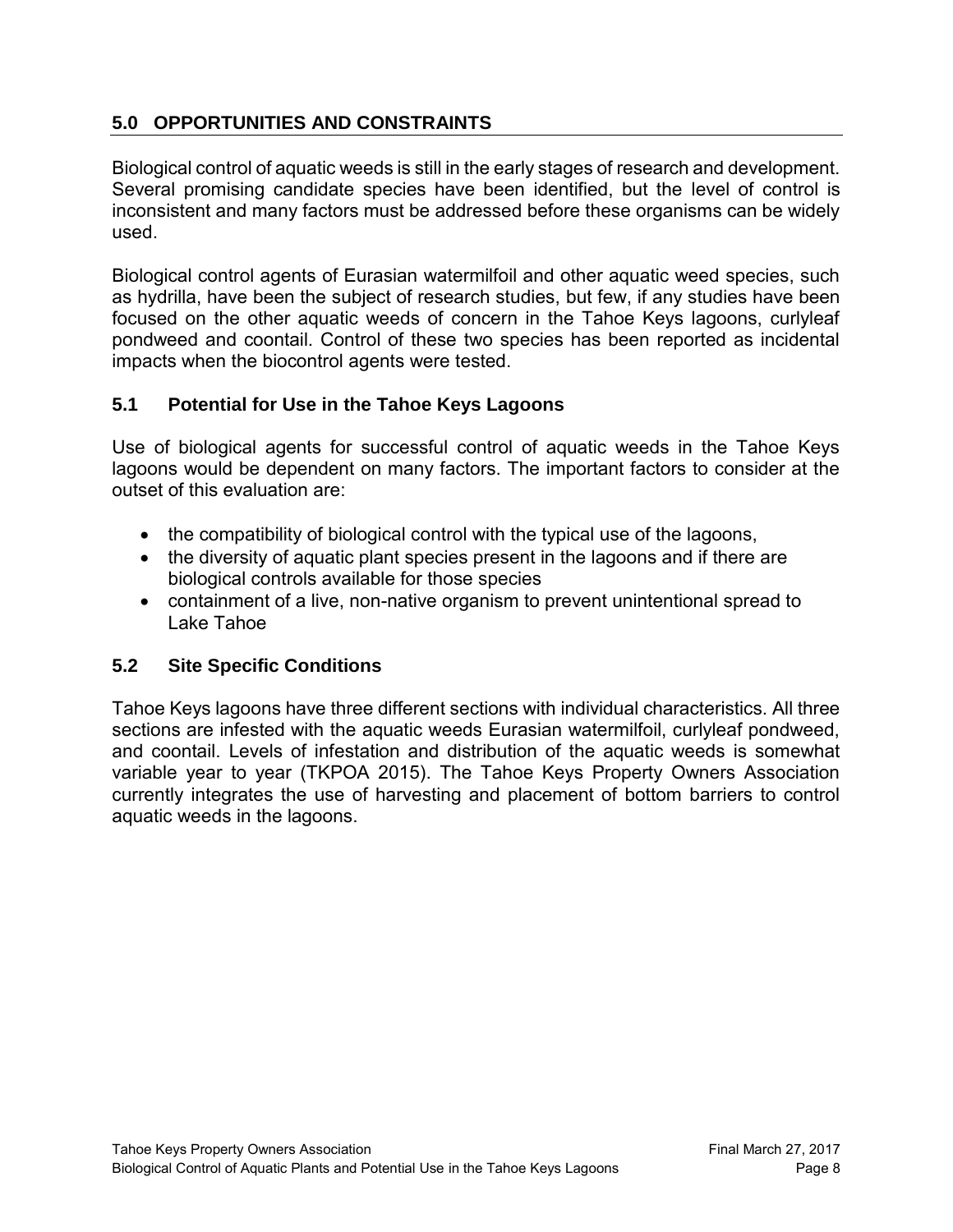



On the east side of the development is the Marina Lagoon, which connects to Lake Tahoe through the East Channel. The Marina Lagoon is comparatively open, has many boat docks, and has a high level of both commercial and private recreational boat travel.

On the west side in the Main Lagoon and many smaller interconnected lagoons and coves. This area connects to Lake Tahoe through the West Channel. The Main Lagoon provides recreational access for the individual residents of the Tahoe Keys and does not provide public or commercial access to Lake Tahoe.

To the south is the Lake Tallac Lagoon, a long narrow lake that connects to Lake Tahoe via a weir when the gates are lowered or during high water events and connects to Lake Tahoe via Pope Marsh during high water events at the Lake Tallac Lagoon. Only nonmotorized boat use is allowed on the Lake Tallac Lagoon.

Use of biological control at the Tahoe Keys lagoons would be somewhat compatible with the current use of the facility, which is primarily boating, and with other methods of aquatic plant control. Navigation could be hampered if barriers were required to contain the control organisms in the lagoons and while the use of biological control is not strictly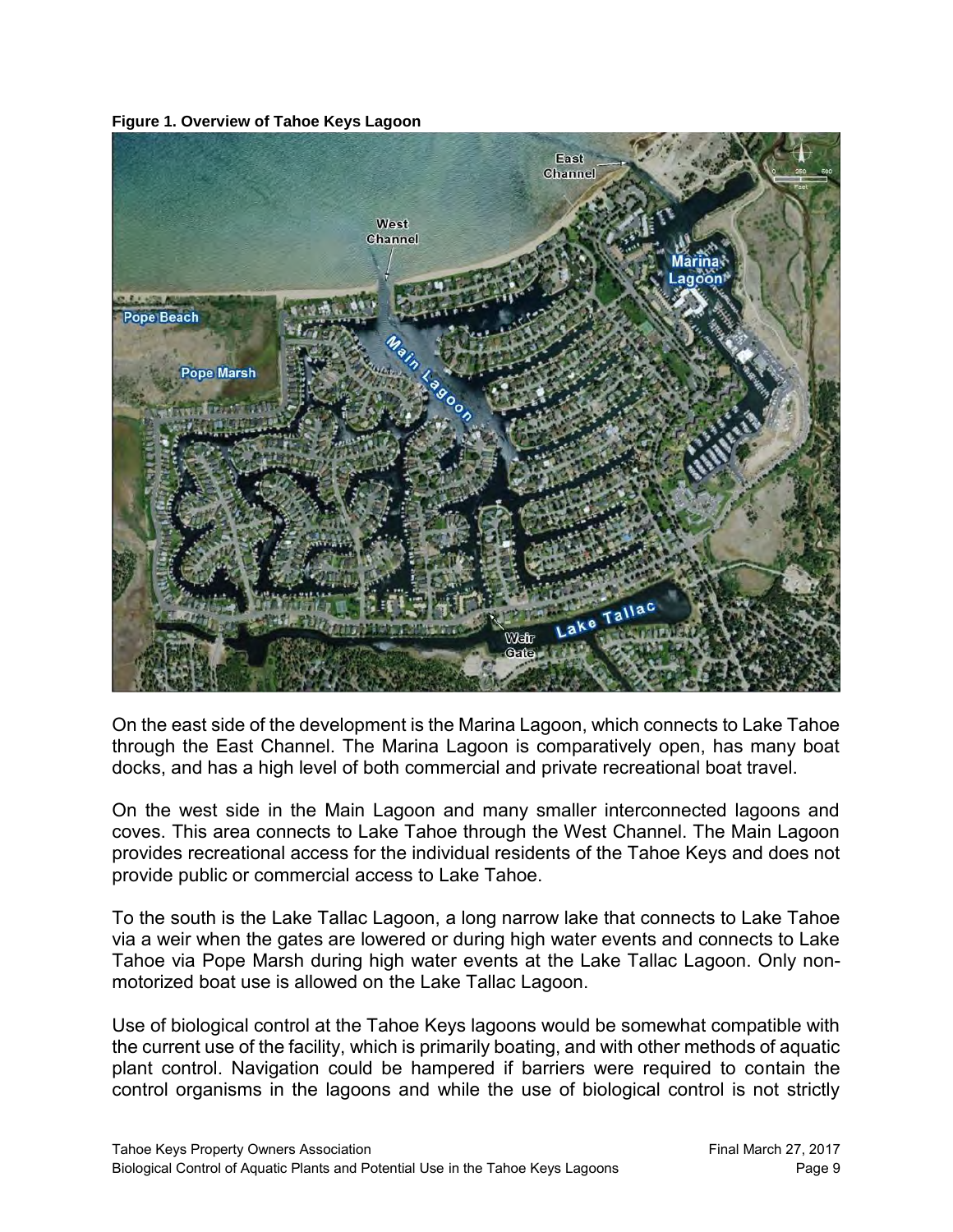compatible with the use of bottom barriers, which would isolate the control agents from the host plants, given the total size of the infestation in the Tahoe Keys lagoons, the methods could be used in separate areas.

The combined use of mycoherbicides with EPA-approved chemical herbicides shows promise and may prove to provide effective control at reduced herbicide application rates.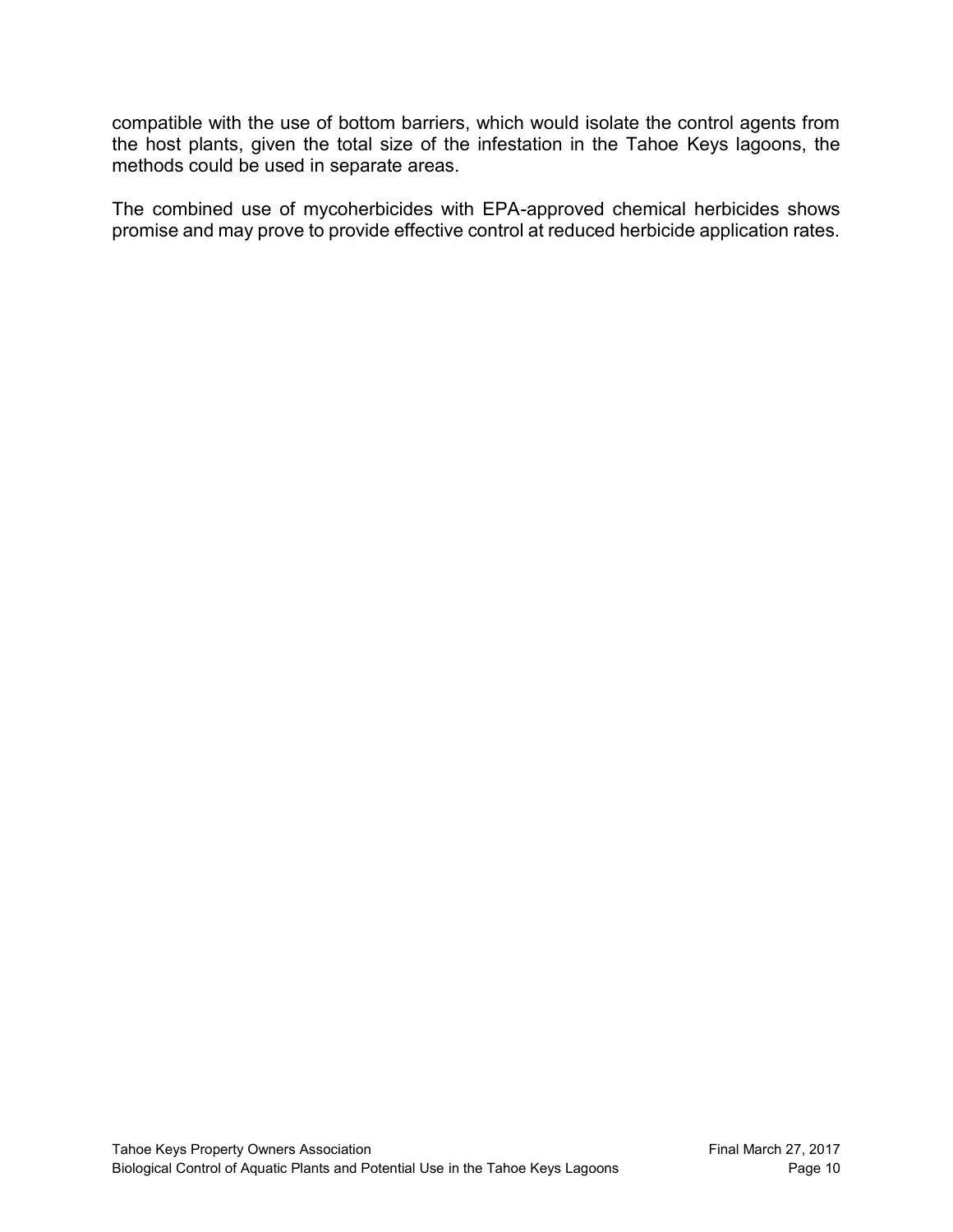## <span id="page-13-0"></span>**6.0 LIST OF PREPARERS**

The following individuals prepared the text presented in this report.

| <b>Name</b><br>Rick A. Lind | Education<br>M.A. Geography (Water Resources)<br><b>UC Davis</b> | Role<br>Principal-in-Charge                       |
|-----------------------------|------------------------------------------------------------------|---------------------------------------------------|
|                             | B.A. Geography (Natural Resources)<br><b>CSU Sacramento</b>      |                                                   |
| <b>Kris Kiehne</b>          | M.S. Coursework, Horticulture<br><b>UC Davis</b>                 | Primary Author,<br>Document Review                |
|                             | <b>B.S. Biology</b><br><b>Washington University, St. Louis</b>   |                                                   |
| Jeremy A. Waites            | M.S. Coursework, Forestry<br>Auburn University, Alabama          | Data Collection,<br>Data Analysis, GIS<br>Mapping |
|                             | <b>B.S. Forestry</b><br>Auburn University, Alabama               |                                                   |
| Krystle Heaney              | B.A. Geography (Physical)<br><b>CSU Sacramento</b>               | Data Collection,<br><b>Document Review</b>        |
| Kristen Hunter              | <b>B.S. Biology</b><br><b>UC Davis</b>                           | Data Collection,<br><b>Document Review</b>        |
| Rayann La France            | <b>B.S. Criminal Justice</b><br><b>CSU Sacramento</b>            | Document Editing,<br>Formatting                   |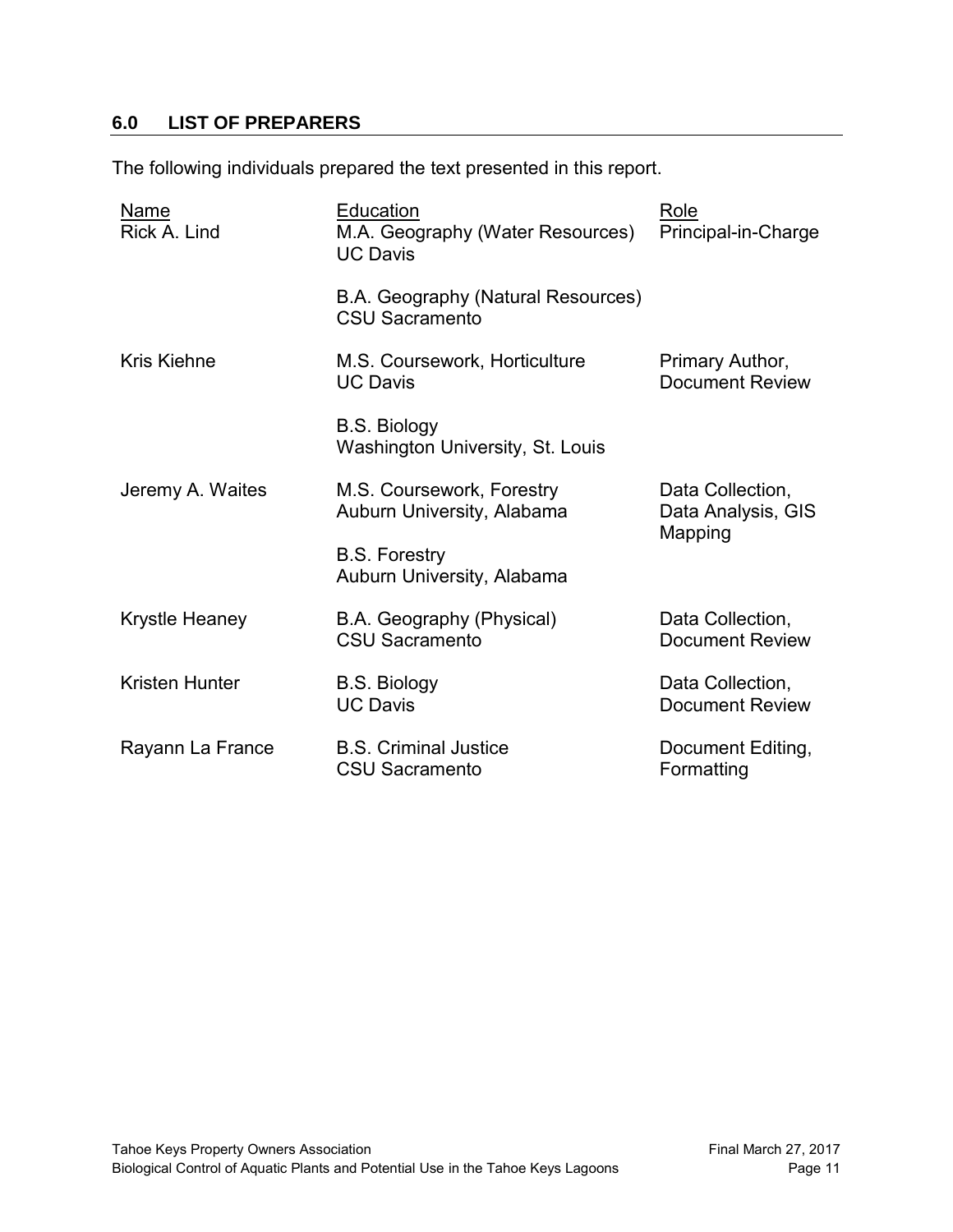## <span id="page-14-0"></span>**7.0 ABBREVIATIONS AND ACRONYMS**

| <b>AERF</b>   | <b>Aquatic Ecosystem Restoration Foundation</b>            |
|---------------|------------------------------------------------------------|
| <b>CDFW</b>   | California Department of Fish and Wildlife                 |
| EPA           | <b>Environmental Protection Agency</b>                     |
| <b>IMP</b>    | Integrated Management Plan                                 |
| <b>LRWQCB</b> | Lahontan Regional Water Quality Control Board              |
| <b>LTAIS</b>  | Lake Tahoe Aquatic Invasive Species Coordination Committee |
| <b>SEA</b>    | Sierra Ecosystem Associates                                |
| <b>SFEI</b>   | San Francisco Estuary Institute                            |
| <b>TKPOA</b>  | <b>Tahoe Keys Property Owners Association</b>              |
|               |                                                            |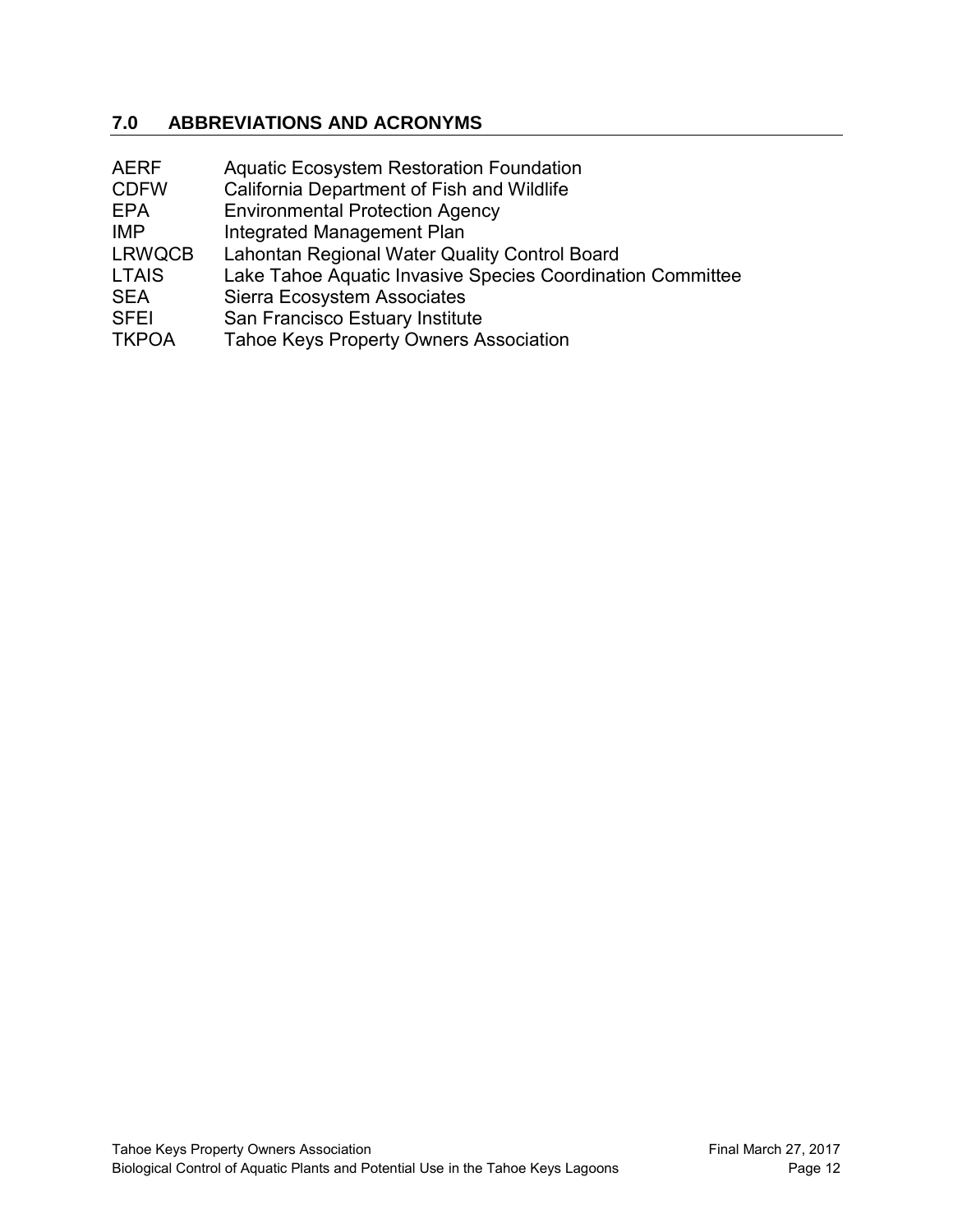#### <span id="page-15-0"></span>**8.0 REFERENCES**

- AERF 2009. Biology and Control of Aquatic Plants: A Best Management Practices handbook. Aquatic Ecosystem Restoration Foundation. 2009.
- Creed 1994. Creed, R.P. and S.P. Sheldon. 1994. The Effect of Two Herbivorous Insect Larvae on Eurasian Watermilfoil. Journal of Aquatic Plant Management. Vol: 32.
- SFEI 2004. Greenfield, B.K., N. David, J. Hunt, M. Wittmann, and G. Siemering. 2004. Review of Alternative Aquatic Pest Control Methods For California Waters. San Francisco Estuary Institute.
- Hestand 1978. Hestand, R.S. and C.C. Carter. 1978. Comparative Effects of Grass Carp and Selected Herbicides On Macrophyte and Phytoplankton Communities. Journal of Aquatic Plan Management. Vol: 16.
- Johnson 1998. Johnson, R.L., E.M. Gross, and N.G. Hairston. 1998. Decline of the invasive submersed macrophyte *Myriophyllum spicatum* (Haloragaceae) associated with herbivory by larvae of *Acentria ephemerella* (Lepidoptera). Aquatic Ecology 31. Vol: 3.
- Johnson 2000. Johnson, R.L., P.J. Van Dusen, J.A. Toner, and N.G. Hairston. 2000. Eurasian Watermilfoil Biomass Associated with Insect Herbivores in New York. Journal of Aquatic Plant Management. Vol: 38.
- LTAIS 2015. Wittmann, ME, and S. Cahndra. 2015. Implementation Plan for the Control of Aquatic Invasive Species within Lake Tahoe. Lake Tahoe Coordination Committee. July 2015.
- Maceina 1999. Maceina, M.J., J.W. Slipke, and J.M. Grizzle. 1999. Effectiveness of Three Barrier Types for Confining Grass Carp in Embayments of Lake Seminole, Georgia. North American Journal of Fisheries Management. Vol: 19.
- Martyn 1986. Martyn, R.D., R.L. Noble, P.W. Bettoli, and R.C. Maggio. 1986. Mapping Aquatic Weeds with Aerial Color Infrared Photography and Evaluating Their Control by Grass Carp. Journal of Aquatic Plant Management. Vol: 24.
- Mazzei 1999. Mazzei, K.C., R.M. Newman, A. Loos, and D.W. Ragsdale. 1999. Developmental Rates of the Native Milfoil Weevil, *Euhrychiopsis lecontei,* and Damage to Eurasian Watermilfoil at Constant Temperatures. Biological Control. Vol: 16.
- Nelson 2002. Nelson, L.S., and J.F. Shearer. 2002. Response of Eurasian Watermilfoil to Integrated Fluridone-Fungal Pathogen Treatment. US Army Corps of Engineers.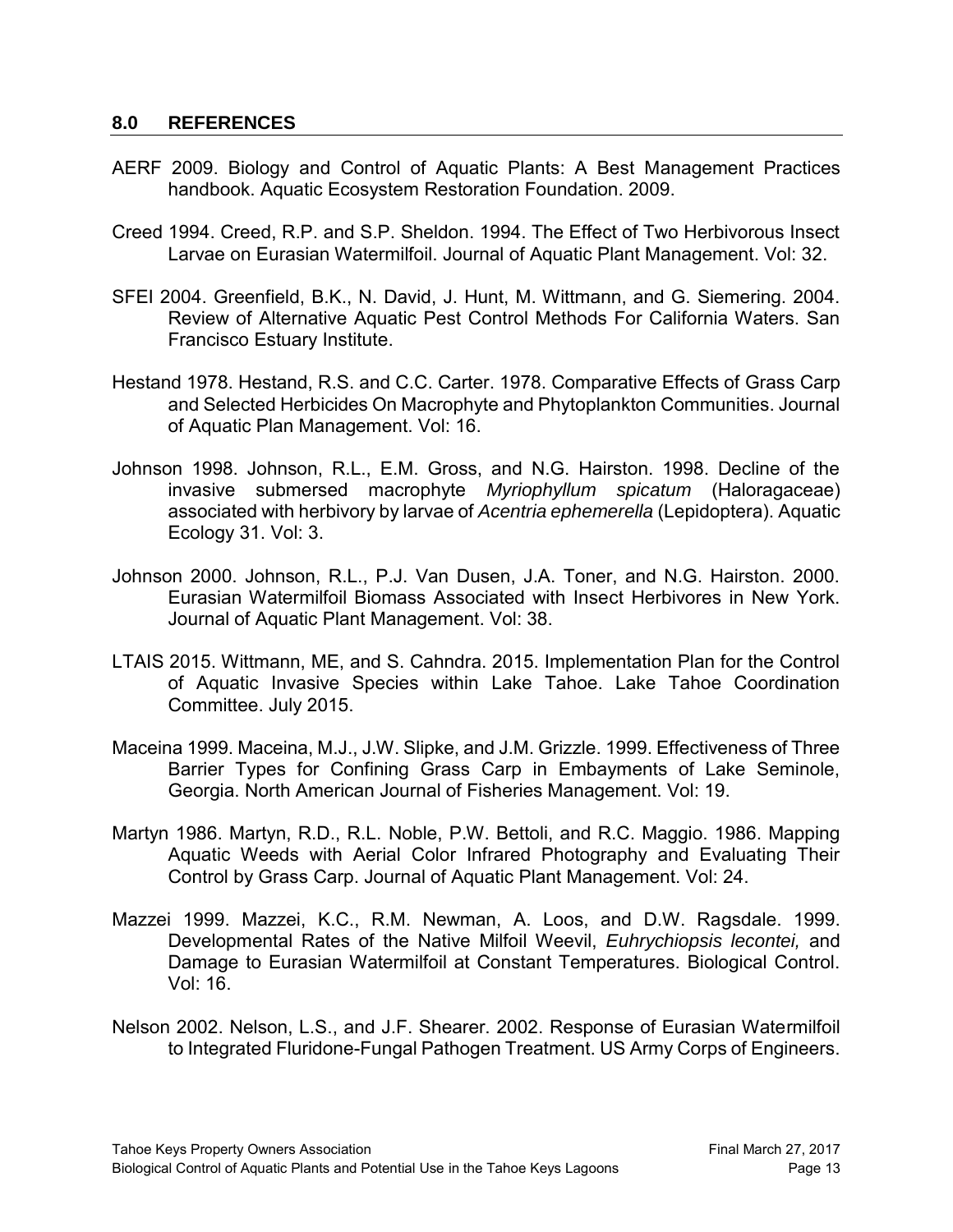- Nelson 2005. Nelson, L.S., and J.F. Shearer. 2005. 2,4-D and *Mycoleptodiscus terrestris*  for Control of Eurasian Watermilfoil. Journal of Aquatic Plant Management. Vol: 43.
- Newman 2001. Newman, R.M., D.W. Ragsdale, A. Milles, and G. Oien. 2001. Overwinter Habitat and the Relationship of Overwinter to In-lake Densities of the Milfoil Weevil, *Euhrychiopsis lecontei,* a Eurasian Watermilfoil Biological Control Agent. Journal of Aquatic Plant Management. Vol: 39.
- Nicholson 1991. Nicholson, R.L. 1991. Mycoherbicide Control of Eurasian Watermilfoil. Purdue University.
- Shearer 2013. Shearer, J.F. 2013. Evaluation of a New Biological Control Pathogen for Management of Eurasian Watermilfoil. US Army Corps of Engineers.
- Shearer 2011. Shearer, J.F., B.D. Durham, and N. Harms. 2011. Screening of biological control pathogens isolated from Eurasian watermilfoil. Journal of Aquatic Plant Management. Vol: 49.
- Shearer 2006. Shearer, J.F., and M.A. Jackson. 2006. Liquid culturing of microsclerotia of *Mycoleptodiscus terrestris,* a potential biological control agent for the management of hydrilla. Biological Control. Vol: 38.
- Sheldon 1995. Sheldon, S.P., and R.P. Creed. 1995. Use of a Native Insect as a Biological Control for an Introduced Weed. Ecological Applications. Vol: 5.
- Sutton 2012. Sutton, D.L., V.V. Vandiver, and J.E. Hill. 2012. Grass Carp: A Fish for Biological Management of Hydrilla and Other Aquatic Weeds in Florida. Institute of Food and Agricultural Sciences, University of Florida.
- TAMU 2016. Website of Texas A&M University Aquaplant Pond Manager Diagnostics Tool. Website: [http://aquaplant.tamu.edu/management-options/curly-leafed](http://aquaplant.tamu.edu/management-options/curly-leafed-pondweed/)[pondweed/](http://aquaplant.tamu.edu/management-options/curly-leafed-pondweed/) Accessed July 2016.
- TKPOA 2015. Tahoe Keys 2015 Aquatic Macrophyte Survey Report. Prepared Pursuant to LRWQCB Order No. R6T-2014-0059. Prepared by Sierra Ecosystem Assoc. 2015.
- Wittmann, M.E. and Chandra, S. 2015. Implementation Plan for the Control of Aquatic Invasive Species within Lake Tahoe. Lake Tahoe AIS Coordination Committee, July 31, 2015. Reno, NV. 52 pp.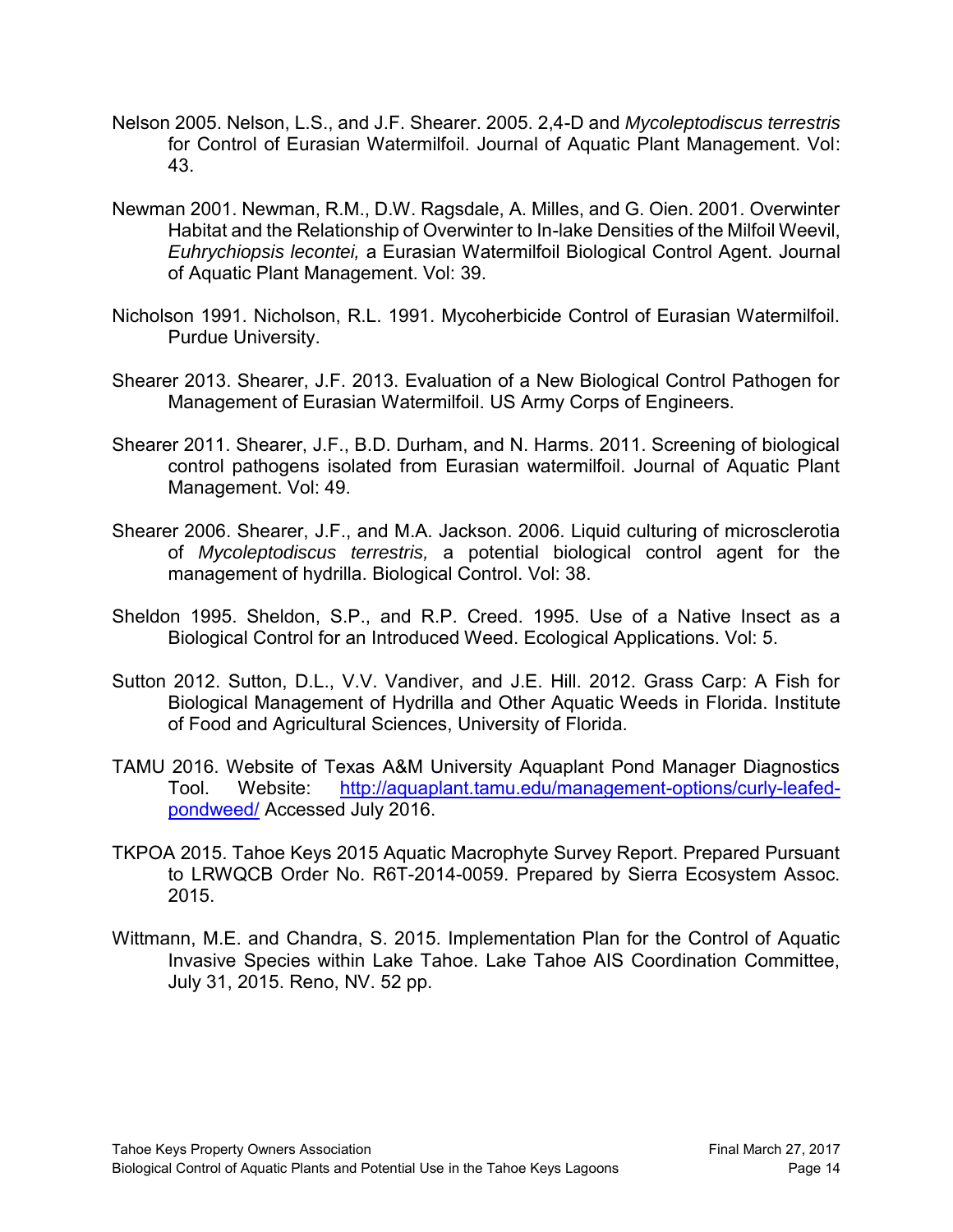## **- APPENDICES -**

# **Biological Control of Aquatic Plants and Potential Use in the Tahoe Keys Lagoons**



March 27, 2017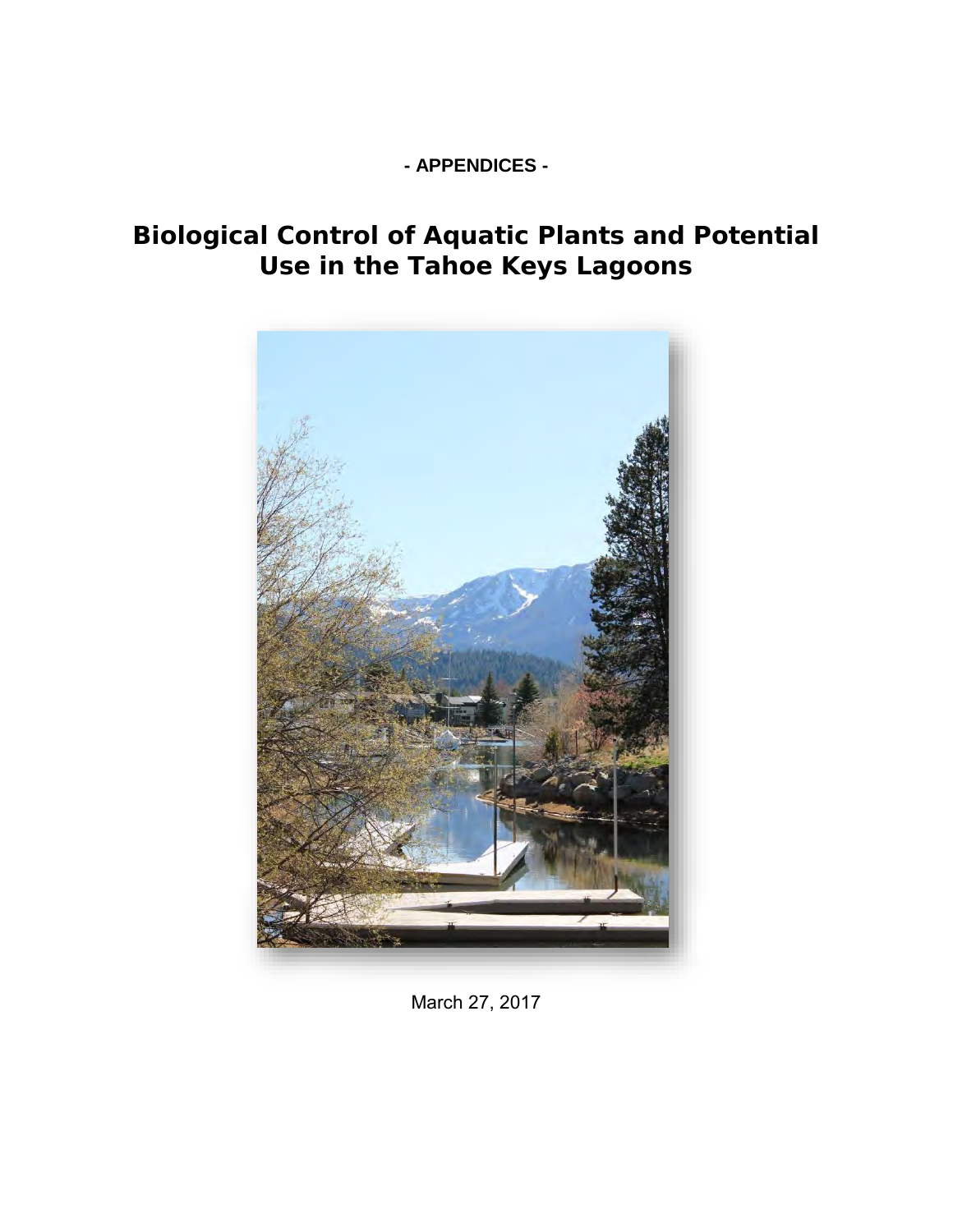# **Table of Contents: Appendices**

Appendix A: TKPOA October 2016 Request for Consultation with CDFW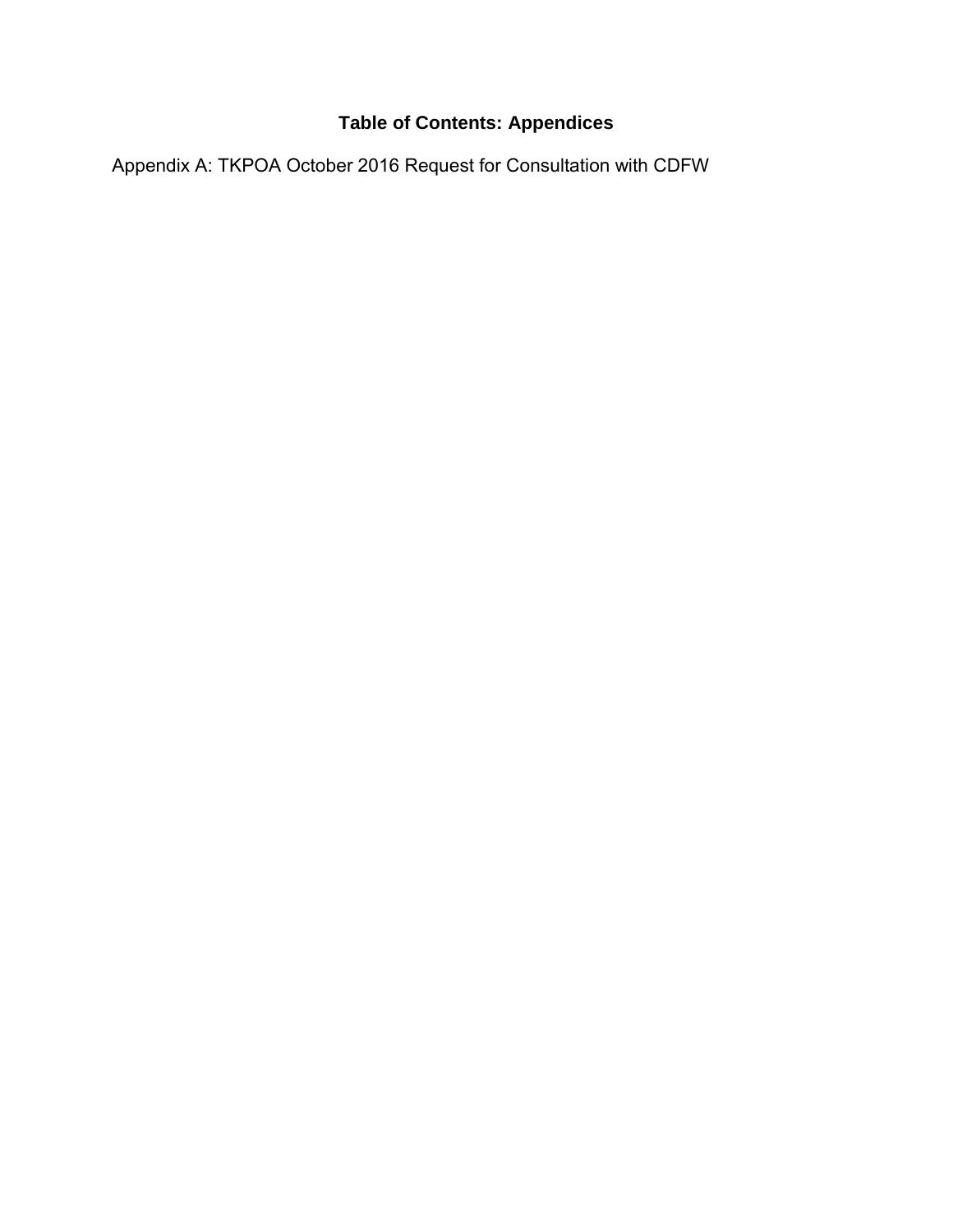

October 19, 2016

Ms. Tina Bartlett, Regional Manager Department of Fish and Wildlife, North Central Region (2) 1701 Nimbus Road Rancho Cordova, CA 95670

Request for Consultation on Possible Use of Triploid Grass Carp for Aquatic Subject: Weed Control in Lake Tallac in South Lake Tahoe

Ms. Bartlett,

The Tahoe Keys Property Owners Association (TKPOA) has been working since 2011 with numerous stakeholders in the Lake Tahoe Basin to identify the most feasible methods to bring aquatic invasive plants under control within the Tahoe Keys lagoons. TKPOA is investigating a broad range of possible controls, including biological methods. Of the biological controls available, triploid grass carp appears the most promising and could offer advantages over other methods.

Section 238.6 of the Fish and Game Code regulates the use of the triploid grass carp, but we are uncertain whether one of the Tahoe Keys water bodies (i.e., Lake Tallac) may be eligible for a permitted use of the grass carp. This letter is to request consultation with your agency regarding the possible permitting of the grass carp in Lake Tallac.

Lake Tallac is owned by TKPOA and is one of three water bodies infested with invasive plants within the Tahoe Keys. The other two water bodies are the Main Lagoon and the Marina Lagoon, both of which have open water connections to Lake Tahoe. The attached figure shows the relative location of Lake Tahoe to the three water bodies. Lake Tallac is just over 20 acres in size, receives storm water runoff from the City of South Lake Tahoe, and is isolated from the Main Lagoon by a diversion structure. TKPOA is interested in the possibility of obtaining a permit to test the grass carp in an isolated section of Lake Tallac.

Background information on TKPOA's efforts can be found at www.keysweedsmanagement.org and also in the recent update to TKPOA's Integrated Management Plan that was submitted to the Lahontan Regional Water Quality Control Board. A comprehensive review of the invasive plant problem within Lake Tahoe can be found in a July 2015 report published by the University of Nevada, Reno (Implementation Plan for the Control of Aquatic Invasive Species in Lake Tahoe).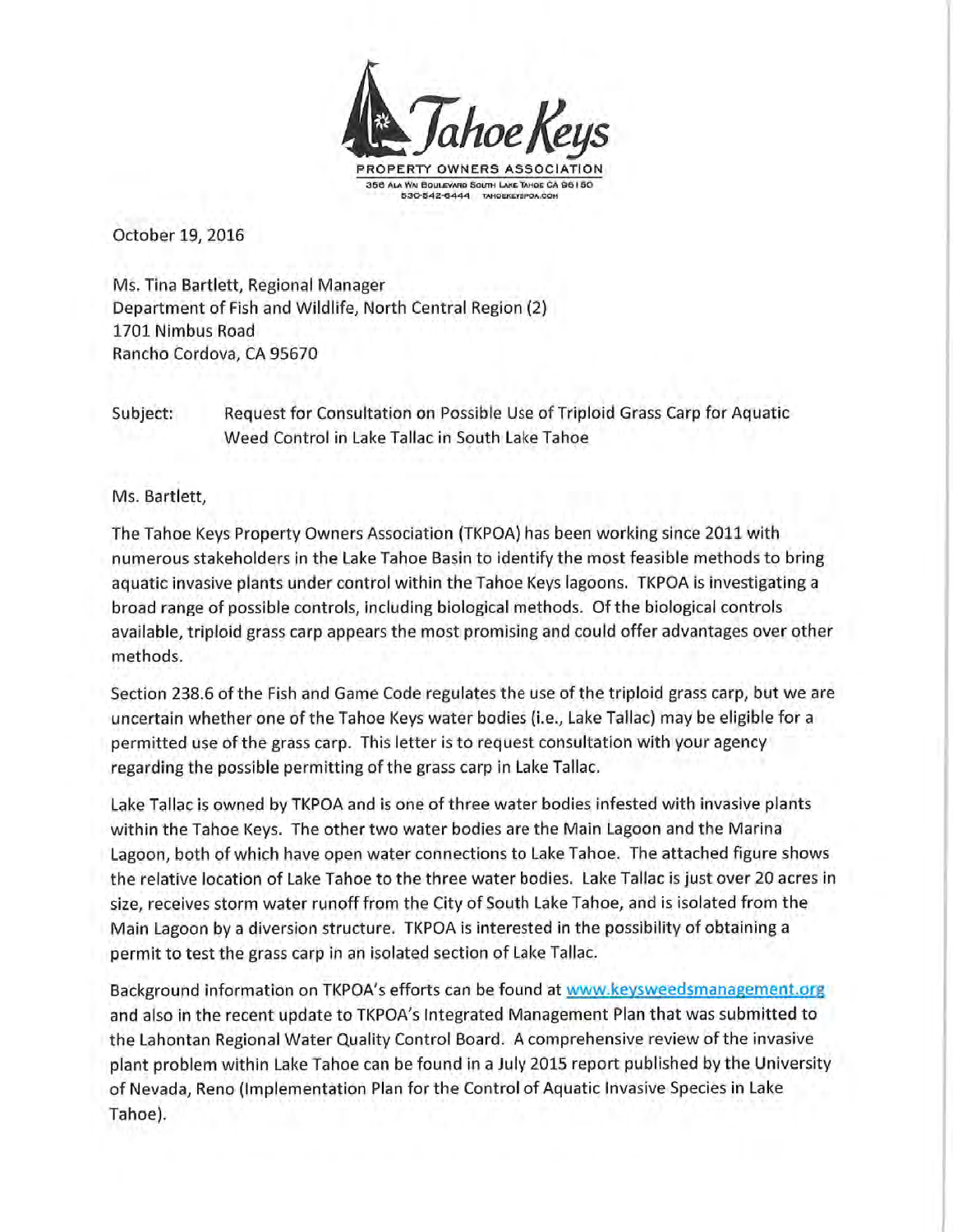In addition to the above documentation, Joel Trumbo of your staff has been consulted by TKPOA on other aspects of our aquatic plant control evaluations and may be able to supply additional background information. If your agency believes that Lake Tallac may be eligible for permitting of triploid grass carp, we would then request an on-site meeting to review the site and other conditions under which TKPOA might prepare an application to test this control method.

We appreciate your assistance and look forward to your response in the near future. Please contact me at the above number or Rick Lind of Sierra Ecosystem Associates at (530) 541-2433 if you or your staff would like additional information or a site visit to complete your review.

Sincerely,

Kirk J. Wooldridge PCAM®, AMS®, CMCA®, CCAM®, CHA® General Manager Tahoe Keys Property Owners Association 356 Ala Wai Boulevard South Lake Tahoe CA 96150 530-542-6444 Extension: 224 530-541-2521 FAX kwooldridge@tahoekeyspoa.org www.tahoekeyspoa.com

#### Attachment

Mr. Joel Trumbo, CDFW  $CC:$ **TKPOA Water Quality Committee**